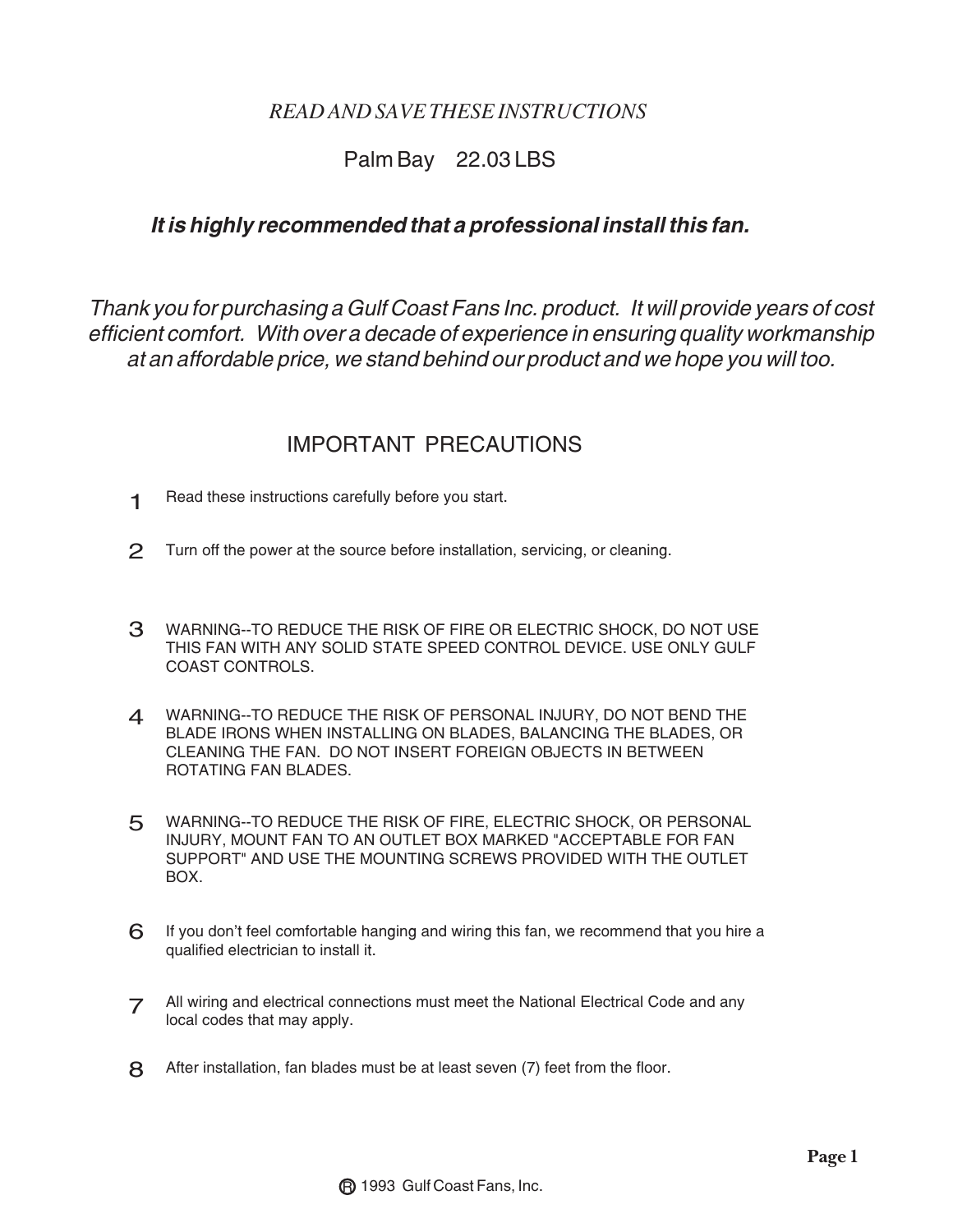To begin with, the site of installation must be clear of any obstructions. Walls, cabinet or cupboard doors, and AC/heating vents (strong air currents will cause fan to wobble ) are common obstructions. Also, you will need a securely mounted outlet box that is listed for fan support.

The only tools you will need are : A medium Phillips screwdriver, wire cutter/stripper, common sense, and a little caution.

#### I. **Inventory the parts** Screw Package A. Remove all of the parts from the top styrofoam and remove the styrofoam. Use this top piece to support the fan during preliminary assembly. <del>ummmn</del>ß 2 - Wood Screws B. Remove all parts from plastic bags, including the blades and 2 - Star Washers ફ઼<u>૽</u>ૻૺ  $\rm [O]$ 2 - Flat Washers O 1 Safety clip 管 13 - Blade Screws BALL & DOWNROD 13 - Blade Washers  $\circ$ **CANOPY** Clevis pin 3 - Wirenuts 2 - Canopy Screws 3 - Switch Cup Screws **HANGING** BRACKET TOP PLATE BLADE BLADE SWITCH CUP PLATES ARMS II **Preliminary Assembly.** <u>дфф</u> Œ A. Place the motor (with the switch cup mounting plate down) in the top styrofoam. Loosen the two set screws in the coupler (Fig. 1). *FIG. 1* B. Remove the ball from the downrod by 0 loosening the set screw, sliding the ball down slightly and removing the ball pin. (Fig.2) *FIG. 2* C. Thread the motor wires into the downrod. Seat the downrod into the coupler with the holes in each aligned. Insert the clevis pin, and secure with the *FIG. 3* washer and safety clip (Fig. 3) Tighten the coupler set screws against the downrod. 5000 ∩ D. With the downrod secure, slide the decorative Top Plate down to motor housing. *FIG. 4*Attach the rubber gasket to the canopy, by pushing the small lip E. of the gasket into the hole of the canopy. Thread the canopy and the ball onto the downrod. (Fig. 4) The rubber gasket is to keep the canopy from damaging the Downrod and Top Plate during installation, it will be cut off once the fan is hung. ₩∅  $\Theta$ F. Replace the ball pin in the downrod and slide the ball up so that the pin is in the slot in the ball (Fig 5). Tighten the ball set

*FIG. 5*

screw.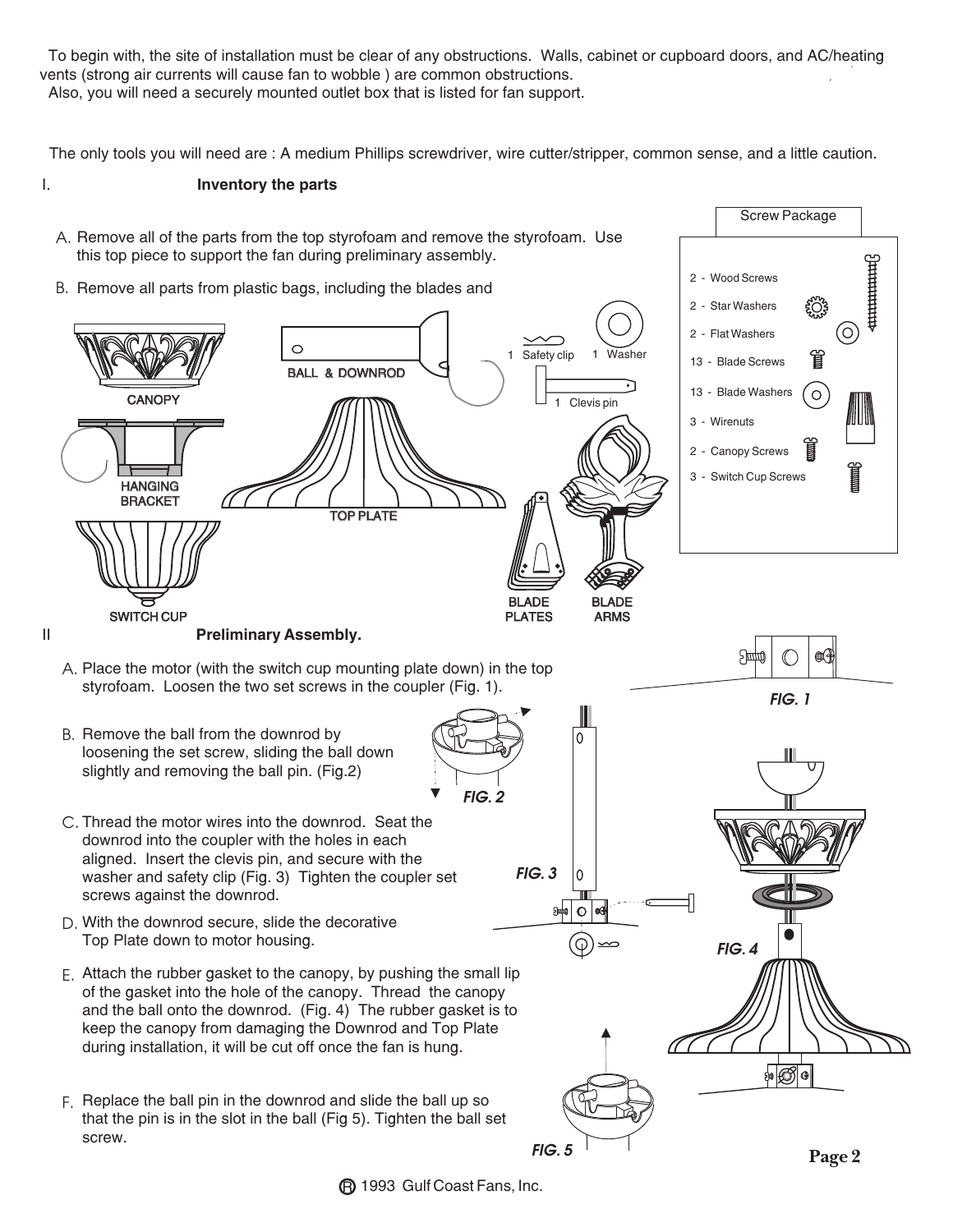#### II **Preliminary Assembly** *continued from page 2.* G. 1. Place the blade arm face (decorative side) down. Place the palm blade face (bordered side) down on top so that the base of the palm blade lies within the trenches of the blade arm. Place the blade arm backplate on top of palm blade (tip should be up) so that the blade arm posts line up with the small holes in the backplate. (Fig 6) Using 2 of the blade screws and washers in the nearby holes, clamp the palm blade firmly. With the screws in place, the tip holes will be lined up. Punch through the palm blade with a sharp object. Insert another blade screw and washer and tighten. *(This will compress the center of the palm blade and may be difficult to get the screw started. It helps to lie the motor end of the blade arm off the edge of a working surface so that the palm blade lies flat. Now you can exert as much force on the backplate tip as needed to start the screw.)* Tighten all 3 blade screws firmly until posts are flush through small holes in backplate. Repeat with the remaining blades. H. 1. Take the hanging bracket and secure it to the outlet box (marked Acceptable For Fan Support) using the mounting screws provided with the outlet box (Fig 7). Tighten them evenly. If you are mounting the fan directly to the building structure, use the wood screws provided, and secure to a joist. **WARNING - To Reduce The Risk Of Fire, Electric Shock, Or Personal Injury Mount Fan To An Outlet Box Marked "Acceptable For Fan Support" And Use The Mounting Screws Provided With The Outlet Box.** 2. Make sure all of the wires are accessible and are not being pinched. Also, 2. 3. At this time you may want to shorten the wires from the fan make sure the bracket doesn't wobble. III. **Now to hang the fan...** *FIG. 7* to 6" from the ball. This helps when you tuck the wires into outlet box. *FIG. 6 POSTS*

Holding the fan firmly, carefully lift it up to hanging bracket. Place the ball into cradle of the bracket. Turn the entire motor assembly until it locks into place. The tab on the bracket must be in the groove in the ball. Make sure the wires are not being pinched.



### IV. Wiring methods and instructions.

There are three common wiring methods; choose the one best suited to your needs. Keep in mind, the supply wire colors may vary. (The wire colors in parentheses are commonly found in existing structures.) Use the large orange wirenuts to make the connections. It is a good idea to wire the blue light kit wire now, even if you don't have a light kit. It may save you some trouble in the future.

| A. Pull chain operation only.                                                                                                                                                                                                                                                                                                                            | <b>SUPPLY NEUTRAL</b>                                                                                                                |
|----------------------------------------------------------------------------------------------------------------------------------------------------------------------------------------------------------------------------------------------------------------------------------------------------------------------------------------------------------|--------------------------------------------------------------------------------------------------------------------------------------|
| 1. Green ground wires to outlet box ground (bare)                                                                                                                                                                                                                                                                                                        | <b>SUPPLY HOT</b>                                                                                                                    |
| 2. Black and blue wires from fan to hot supply (black)                                                                                                                                                                                                                                                                                                   | FIG. 9                                                                                                                               |
| 3. White wire from fan to neutral supply (white)                                                                                                                                                                                                                                                                                                         | <b>FAN</b>                                                                                                                           |
| B. Wall control for both fan and light kit (Read the instructions for the wall control first.)<br>1. Green ground wires to outlet box ground. (bare)<br>2. Black wire from fan to (black) wire from fan control.<br>3. Blue wire from fan to (red) wire from light control.<br><b>SUPPLY</b><br>HOT<br>4. White wire from fan to neutral supply. (white) | <b>SUPPLY NEUTRAL</b><br><b>FROM FAN CONTROL</b><br><b>FROM LIGHT CONTROL</b><br>Ę<br>GLECOAST<br>lm<br><b>FIG. 10</b><br><b>FAN</b> |
| C. Pull chain operation of fan - Wall control for the light.<br>1. Green ground wires to outlet box ground. (bare)<br>2. Black wire from fan to hot supply. (black)<br><b>SUPPL</b><br>3. Blue wire from fan to (red) wire from wall control.<br>HOT<br>4. White wire from fan to neutral supply. (white)                                                | <b>SUPPLY NEUTRAL</b><br>FROM SUPPLY HOT<br><b>FROM LIGHT CONTROL</b><br>₹<br>$\circ$<br>E<br><b>FIG. 11</b><br><b>FAN</b>           |

Now tuck the wires and wirenuts carefully into outlet box. Make sure wirenuts remain tightly on connections.

If you have a Gulf Coast Remote Control, fan should be wired according to method A. Method B can be used with two separate controls for the fan and light, or with a combination wall control, such as a 423L Gulf Coast control.